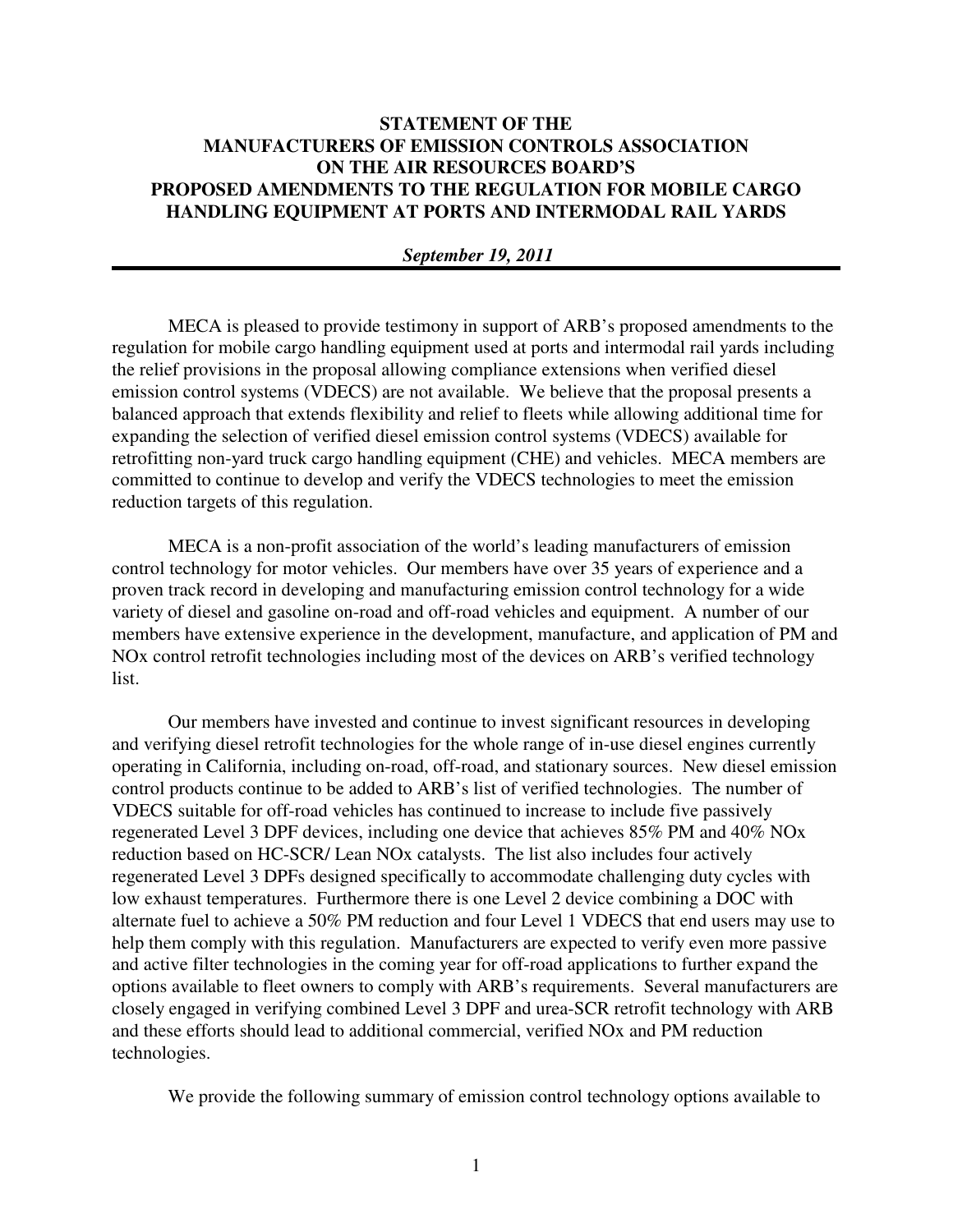reduce PM and NOx emissions from existing off-road vehicles along with some additional comments regarding the technological feasibility and retrofit experience with these devices to meet diesel emission reduction goals. MECA provides additional documents on diesel retrofit technologies on our website, www.dieselretrofit.org, such as "Retrofitting Emission Controls on Diesel-Powered Vehicles" and "Case Studies of Construction Equipment Diesel Retrofit Projects."

# **Technologies to Reduce Diesel PM and NOx Emissions from CHE**

*Diesel Particulate Filters –* Diesel particulate filters (DPFs) are the most effective PM reduction technology for a wide range of diesel engine applications. High-efficiency DPF technology can reduce PM emissions by up to 90 percent or more, ultra-fine carbon particles by up to 99+ percent and, depending on the system design, toxic HC emissions by up to 80 percent or more. Over 200,000 on-road heavy-duty vehicles and 50,000 off-road pieces of equipment have been retrofitted with passively or actively regenerated DPFs worldwide. The durability and performance of PM control technologies is being demonstrated on OEM on-road applications beginning with the 2007 model year. Since 2007, nearly every new diesel vehicle sold in the U.S. or Canada has been equipped with a high efficiency diesel particulate filter to comply with the U.S. EPA's 2007/2010 on highway regulations. This represents over 800,000 new trucks operating on DPFs mostly in the U.S. Beginning in 2010 the same new highway trucks have been required to reduce NOx emissions by 90% relative to pre-2007 requirements and are being equipped with NOx control technologies such as urea-SCR catalysts and high flow EGR systems. An increasing number of new off-road diesel engines are now being certified with DPFs to comply with EPA's interim Tier 4 PM emission standards. MECA's annual sales survey of retrofit technologies has shown that since 2001, approximately 25,000 Level 3 DPFs in California and nearly 60,000 across the country have been installed on vehicles from construction equipment to long-haul Class 8 tractors and many others including cargo handling equipment.

These advanced wall-flow DPFs not only capture soot particles in the  $PM<sub>2.5</sub>$  range, they are also very effective at capturing over 99+% of ultrafine particles. Ultrafine particles in the less than 20 nanometer size range contribute almost nothing to the overall mass of PM in the exhaust however; they may represent a huge number of particles with an extremely high surface area. Recently numerous health studies have shown that these ultrafine particles may pose the greatest adverse health effects due to their high surface area that can attract volatile toxic compounds and their ability to penetrate deep into the lungs. Although ultrafine particles are not currently regulated they are the topic of extensive research and discussion among the health community. A co-benefit of Level 3 DPF filters is that they capture or oxidize the majority of ash, carbonaceous or volatile ultrafine particles in the exhaust.

*Flow-Through Filters –* These "partial" filters make use of wire mesh supports or tortuous metal substrates that employ sintered metal sheets. These metal substrates can be catalyzed directly or used in combination with an upstream catalyst to facilitate regeneration of soot deposits. Several partial filter designs have been verified by ARB as Level 2 PM reduction technologies with one specifically verified for rubber tired gantry cranes. These partial filter designs are less susceptible to plugging and can offer PM reduction efficiencies in the 50-75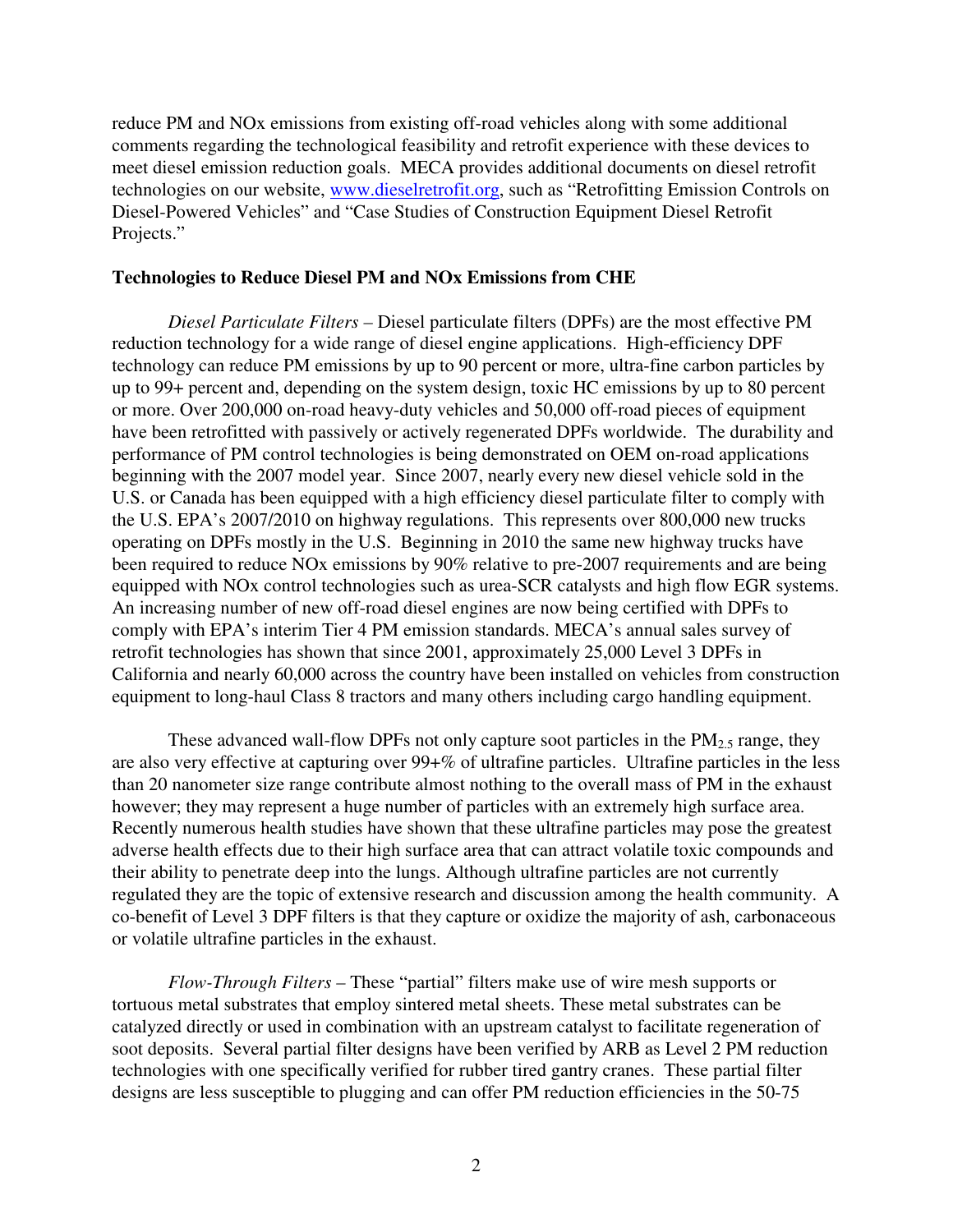percent range depending on engine operating conditions and the soluble fraction of the PM. Some of these partial filter designs have also been shown to operate over longer periods of time before ash cleaning associated with engine lubricant consumption is necessary.

Development work is underway to further enhance the performance of filter system designs. For example, work continues on developing and implementing additional filter regeneration strategies that will expand the applications for retrofitting DPFs. Development work on filter materials and designs to further enhance filter system durability and to further reduce backpressure are also under development.

*Selective Catalytic Reduction (SCR)* **–** SCR technology is a proven NOx emission control strategy. To reduce NOx, these catalysts rely on either an ammonia or hydrocarbon (HC) reductant. The most commonly used approach uses a urea solution as a source of the ammonia. Ammonia SCR has been used to control NOx emissions from stationary sources for over 25 years. More recently, it has been applied to select mobile sources, including trucks, marine vessels, and locomotives. In 2005, SCR using a urea-based reductant was introduced on a large number of on-road diesel heavy-duty engines to help meet the Euro 4 or Euro 5 heavy-duty NOx emission standards. There are now more than 300,000 SCR-equipped trucks operating in Europe.SCR is being used by most engine manufacturers for complying with U.S. EPA's onroad heavy-duty diesel engine emission standards since 2010 and in Japan since 2009. Several auto manufacturers have also commercialized SCR systems for light-duty diesel vehicles that are being sold in California and across the U.S. Some new off-road diesel engines are now being equipped with SCR systems to comply with EPA's interim Tier 4 NOx standards. Most engine manufacturers have indicated that SCR will be used on a large variety of new off-road diesel engines to comply with future EPA Tier 4 final regulations.

Several MECA member companies have proven experience in the installation of SCR systems for both stationary and mobile engines, as well as the installation of integrated DPF+SCR emission control systems for combined PM and NOx reductions. A number of offroad diesel demonstrations have been done with combination SCR+DPF retrofit systems. For example, an SCR+DPF system was installed on a 170 hp John Deere compressor engine involved in the Croton Water Treatment project in New York City. In California, a 300-ton gantry crane powered by a turbocharged, after-cooled diesel engine rated at 850 kW was equipped with such a combined emission system in 2001. Applying SCR to diesel-powered engines provides simultaneous reductions of NOx, PM, and HC emissions and VDECS manufacturers are in the process of verifying DPF + SCR retrofit systems for both on-road and off-road applications. In some of these applications, SCR + DPF equipped retrofit systems have achieved over 80% NOx reduction. There are nearly 300 SCR + DPF retrofit devices operating on medium and heavy-duty on-road vehicles in Europe. Although important differences exist between on-road and off-road diesel applications, many of the same manufacturers develop similar systems for OEM on-road and off-road applications. The experience from on-road applications are typically carried over into more challenging off-road vehicles.

*Lean NOx Catalyst (LNC) Technology* – LNC or HC-SCR catalysts typically use a HC reductant, such as the diesel fuel on board the vehicle, to reduce the NOx in the exhaust.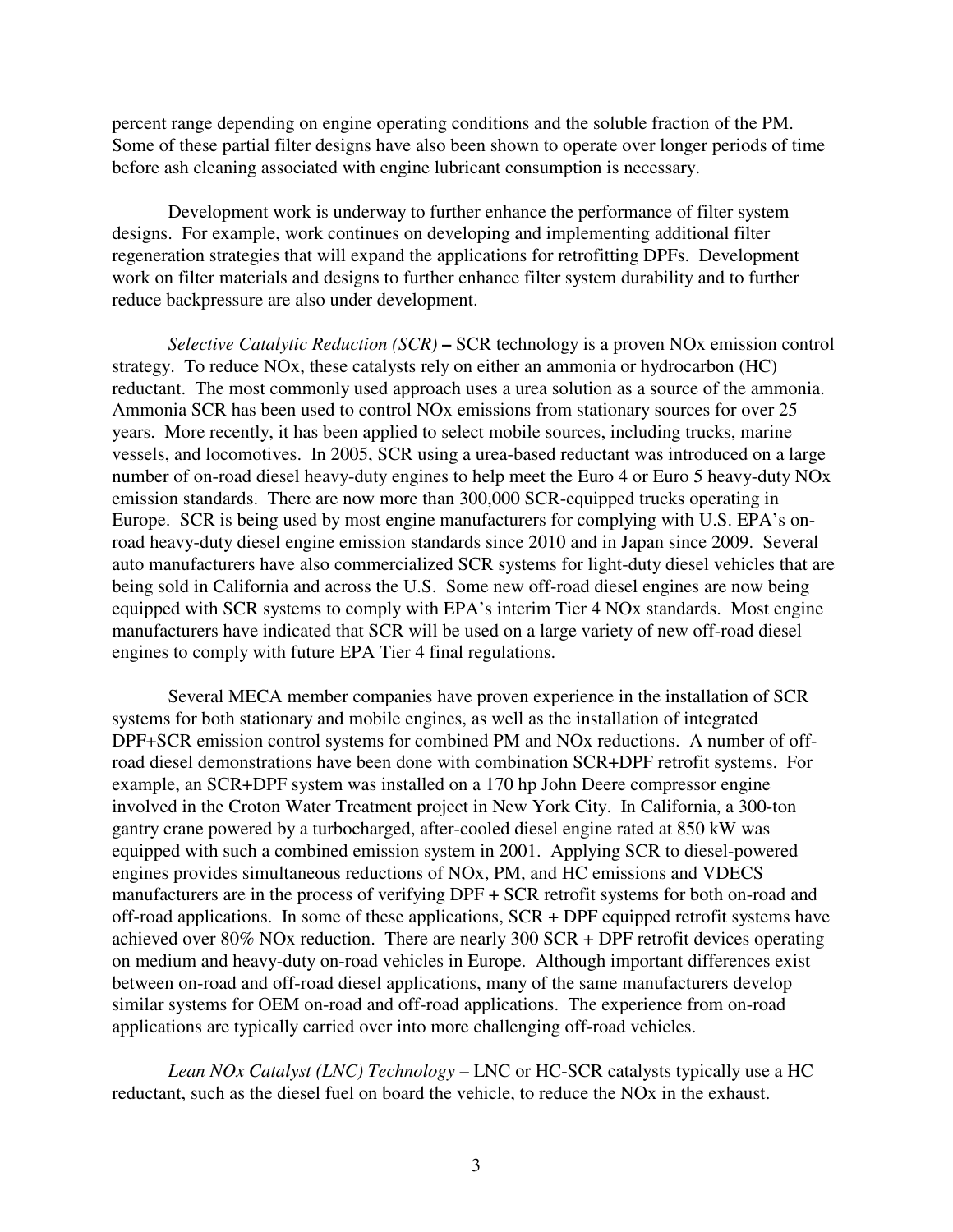Integrated HC-SCR + DPF retrofit devices have been installed on thousands of on-road vehicles and a system capable of Level 3 PM and 40% NOx reduction has been verified for off-road equipment. ARB has verified a similar technology option that combines a lean NOx catalyst with a diesel particulate filter to achieve 25 percent NOx reduction with Level 3 particulate control on a wide variety of on-road heavy-duty engines.

# **Experience with Retrofitting Off-Road Equipment**

General remarks on the lack-of performance of retrofit devices are often made with no supporting information to back them up. There are always isolated issues with any technology but in general DPF retrofit systems have been demonstrated repeatedly to work at a high level of durability and reliability. Although off-road applications, like those in cargo handling, pose engineering challenges and special requirements, the use of exhaust emission control technology for off-road diesel engines is not new. Both PM and NOx control technologies have been demonstrated and commercialized for off-road applications in California and elsewhere.For over 30 years, off-road diesel engines used in the construction, mining, and materials handling industries have been equipped with exhaust emission control technology – initially with diesel oxidation catalysts (DOCs) and followed later by diesel particulate filters (DPFs). These systems have been installed on vehicles as original equipment or as retrofit technology on over 250,000 non-road engines worldwide. Over 50,000 active and passive DPF retrofit systems have been installed worldwide on off-road applications. More than 20,000 of these filters have been successfully employed in Europe on construction equipment used in tunneling projects. A 2003 survey (SAE Paper 2004-01-0076) of 3,848 construction retrofit installations from 2001 to 2003 in Europe found a failure rate of only 1-2 percent. The failures were most often associated with improper engine maintenance and operation rather than DPF functionality. Any product issues cited in this study were easily addressed through further product improvements.

Proper integration of emission control technology on off-road vehicles and equipment is important for three reasons: 1) to ensure the system is installed at the appropriate place in the exhaust system to optimize effectiveness, 2) to ensure the system physically fits in the available space, and 3) to ensure safety. Over 30 years of experience in integrating emission control technologies on a variety of diesel and SI off-road vehicles and equipment ranging from <25 hp to over 750 hp provides a clear indication that emission control technology can be successfully integrated on a wide range of off-road vehicles to meet ARB's proposed standards and ensure the safety of the vehicle operator and others. Safety is an essential component of the engineering and installation of retrofit emission control devices. MECA and our members have been actively engaged with ARB and California OSHSB staff to develop effective and realistic amendments to the California Code of Regulations that serve to ensure that modifying construction equipment with VDECS is done with consideration to the safe operation of the vehicle, the operators and workers at the ports and intermodal rail yards. Having a well defined safety review process in place will ensure that implementation of the proposed regulations is accomplished with minimal administrative delays or judgments.

The importance of proper engine maintenance cannot be overemphasized for the durability and long term performance of the vehicle and DPF. Regular maintenance becomes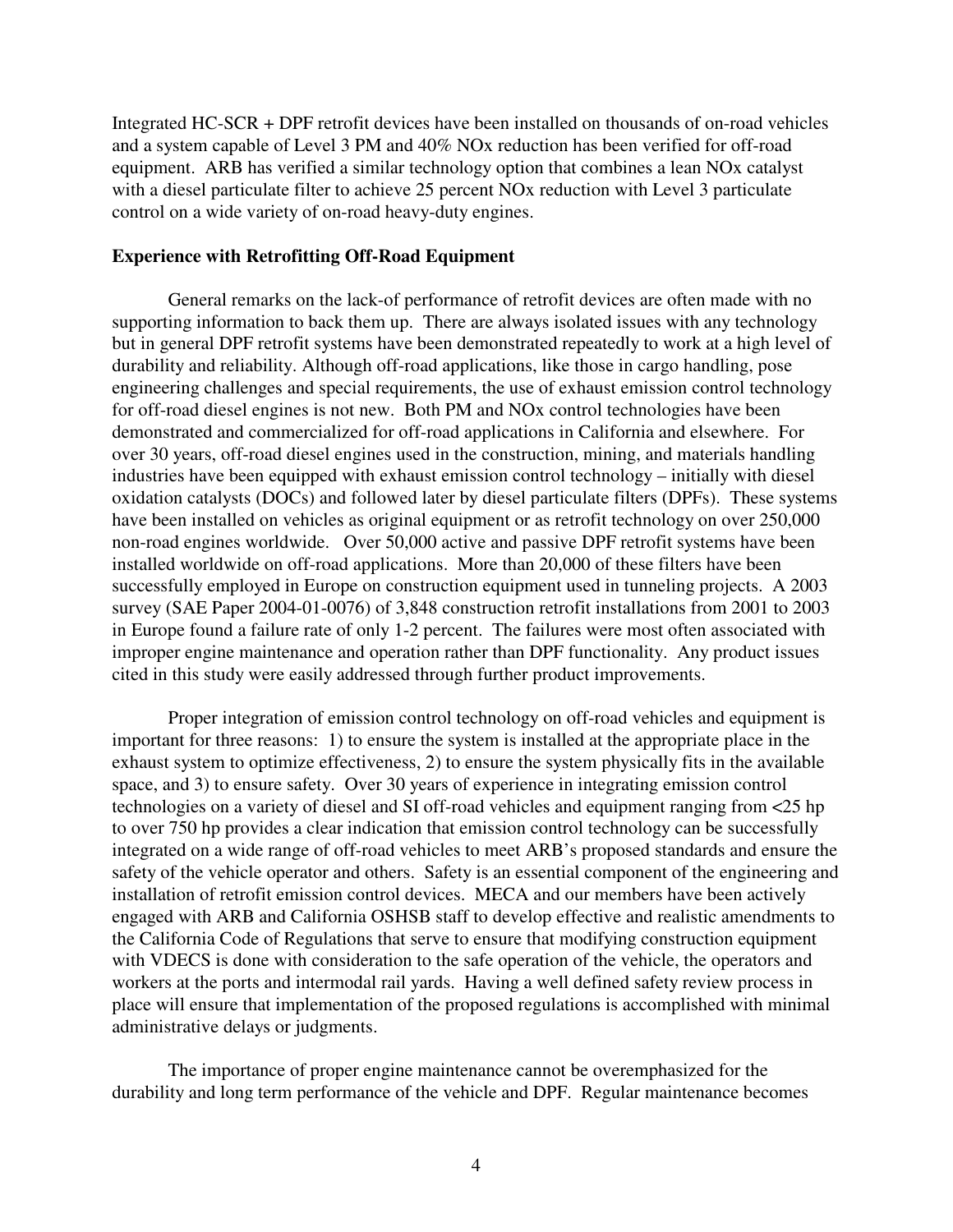critical once a DPF is installed because the presence of smoke in the exhaust can no longer be used as an indicator of engine operation problems. High smoke opacity could be a sign of excessive oil consumption or a bad fuel injector, both of which result in high engine out PM that may result in plugging of the filter. Once a DPF is installed in the exhaust it will capture the PM and mask any signs of high smoke. Therefore MECA fully supports the inclusion of the mandatory opacity-based monitoring program as part of the proposed amendments. An opacity test is an inexpensive, simple measurement that should be an integral part of a proactive preventative maintenance program. This measurement has been required for on-highway vehicles for some time whereas it is a new procedure for off-road fleets. The SAE standard (J1667) provides a recommended practice for performing an opacity measurement that is applicable to both on-road and off-road vehicles. In fact, EPA off-road engine certifications provide the opacity limit that the engine was certified to as well as the PM mass standard. Performing an annual opacity measurement is a way for fleets to actively monitor the condition of their engines and perform the necessary maintenance to keep their equipment functioning at the engine manufacturers recommended standards. This will have the added cobenefit of reduced emissions from all of the CHE and better performance and longer vehicle life for fleet owners.

End users have suggested alternate ways to monitor the state of maintenance of the engine such as the use of back pressure monitor (BPM) data downloads in lieu of opacity measurements. Although the two may be related, the BPM information is a direct indicator of the health of the DPF system whereas; the opacity is a direct indicator of the health of the engine. The backpressure only indirectly relates to the maintenance of the engine. For example, high backpressure may be a result of high engine out PM, or incomplete filter cleaning. To get at the root cause of a high back pressure problem an opacity measurement will be required to rule out any engine maintenance problems. Our members experience has shown that 90% of the time, an engine maintenance problem will precede a DPF problem. Performing annual opacity measurements and maintaining service records puts the maintenance professionals in charge of their fleet. Ultimately, if a problem arises, a BPM download will most likely be done to help in its diagnosis; however having the regular opacity checks will identify the need for engine maintenance before a more serious DPF problem arises that may lead to a necessary and costly filter replacement.

MECA members are engaged with ARB staff on the next round of amendments to the verification and in-use compliance regulation. This will insure that VDECS have demonstrated the durability and performance required of their final applications. The in-use compliance program insures that devices in the field continue to meet their design standards over their full useful life.

Port and intermodal rail yard equipment owners have multiple options to comply with this regulation including replacing older vehicles with new equipment, repowering older equipment with new Tier 4 interim or Tier 4 final certified engines or retrofitting older engines by installing best available control technology (BACT) such as Level 3 DPF wall-flow filters. Recently a number of OEMs have certified Tier 4 interim engines without OEM installed DPFs. At least one engine manufacturer has indicated that it intends to certify Tier 4 final engines